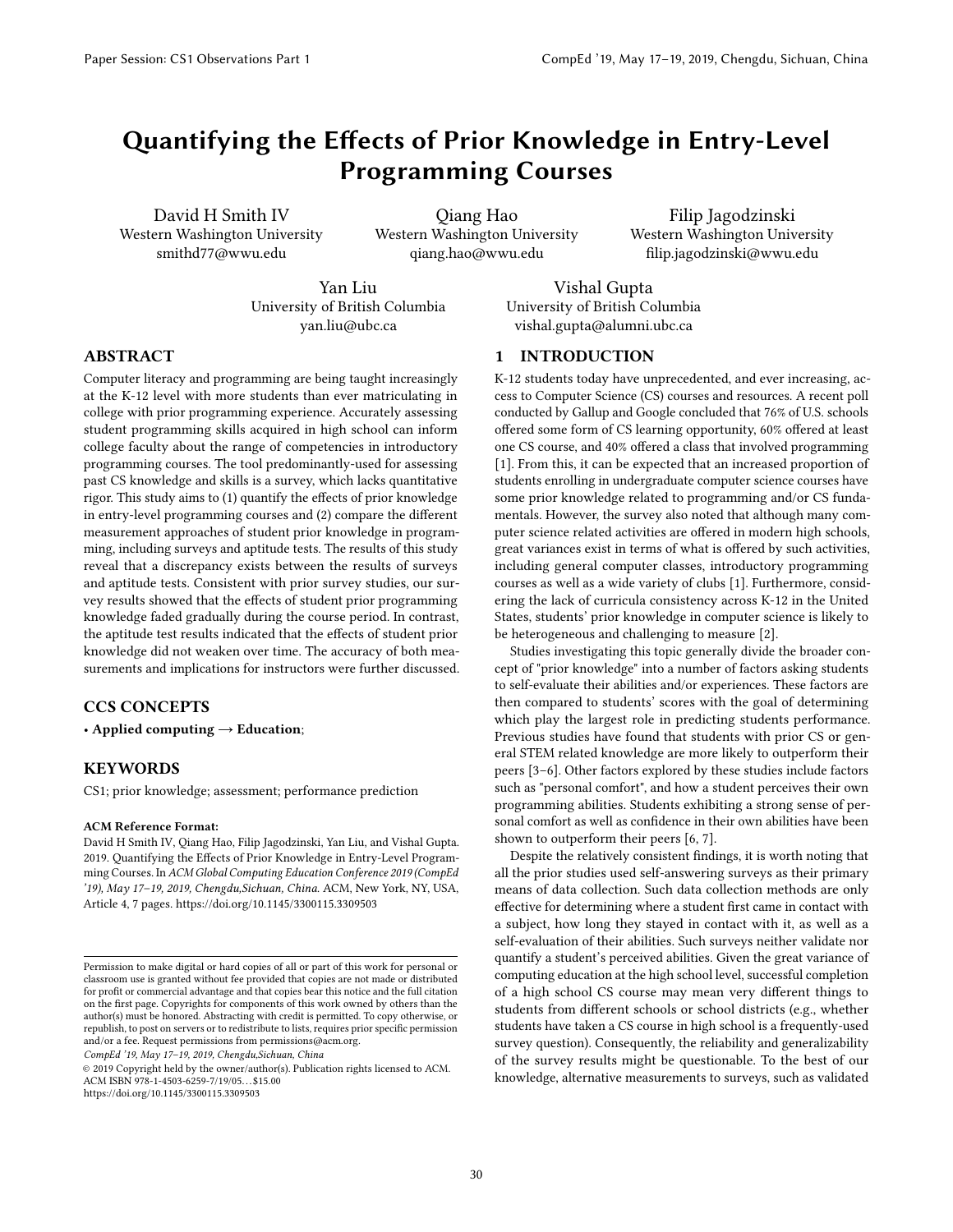aptitude tests, are rarely used to measure student prior knowledge in programming.

To fill this gap, this paper aims to investigate different measurements of prior programming knowledge on student performance in the context of introductory programming courses (CS1). This study also explores using a validated aptitude test to measure prior knowledge. The results of this study provide insights into the accurate quantification of student prior knowledge in programming. These insights could be used by instructors to gain the most accurate view of their classes' prior knowledge and thus aid them in their course design and calibration.

# 2 RELATED WORK

Students develop their knowledge by interpreting incoming information through the lens of their existing knowledge, beliefs, and assumptions [\[8\]](#page-5-5). As a result, sufficient, appropriate and accurate prior knowledge aids in the learning process, whereas insufficient, inappropriate and inaccurate prior knowledge may have the opposite effect [\[9\]](#page-5-6). These aforementioned studies further discuss why teachers should take into consideration the extent of students' prior knowledge and structure their courses appropriately with the goal of building new knowledge atop that which already exists. Research conducted in a variety of fields on the impact of prior knowledge has concluded that prior knowledge is a key factor in student learning  $[10-14]$  $[10-14]$ .

Factors involving or related to prior knowledge, and its effectiveness in predicting CS1 students' performance, explored by prior studies include:

- Exposure to and performance in math classes
- Exposure to and performance in core science classes (chemistry, physics, biology, etc.)
- Previous exposure to computer programming and CS concepts (high school, college, online, club, etc.)
- Previous non-programming computer experience
- Student programming comfort levels
- Perception of personal ability

The roles of both mathematical prowess and prior programming experience have been the most investigated by far with nearly all studies pointing to their significance in predicting students success. Bergin and Reilly [\[7\]](#page-5-4) performed a replication study seeking to reproduce the significance of existing math, science, and programming knowledge in predicting students performance in a CS1 course. Their findings corroborate previous studies where math and/or prior programming experience were found to influence most future perfromance [\[6,](#page-5-3) [15–](#page-5-9)[18\]](#page-5-10). Wilson and Shrock [\[6\]](#page-5-3) investigated 12 factors, with math and science courses included among them, that might affect the learning ability of students in introductory computer science courses. They concluded that each of these factors plays a significant role in predicting student performance. Hagan and Markham investigated the effects of prior programming experience as measured by the number of programming languages a student had previously used [\[18\]](#page-5-10). Their findings point to students previous knowledge as having initially positive performance benefits. The level to which students with prior experience outperformed their peers was related to the number of programming languages a student had experience with.

There is a long-standing belief that there exists a correlation between student lecture attendance and their subsequent course performance[\[4\]](#page-5-11). Veerasamy et al. investigated the connection between prior programming knowledge, lecture attendance, and course performance and compared their results against the longstanding idea that lecture attendance plays a significant role in predicting student performance[\[4\]](#page-5-11). Their results not only show that students with prior programming knowledge outperformed their peers, but that those same students had significantly lower lecture attendance.

In addition to simply looking at the level of a student's prior experience, many studies investigate the impacts of factors such as self-efficacy and student comfort levels. The effects of student cognitive skills and self-efficacy were investigated alongside prior knowledge by Bergin and Reilly [\[7\]](#page-5-4). They found a student's perception of their own abilities to be the most significant factor in predicting their performance, even above that of prior knowledge. In Wilson and Shrock's investigation of 12 factors that may affect learning ability, they also investigated the effects of self-efficacy [\[6\]](#page-5-3). Their findings corroborate with that of Bergin and Reilly in that a student's perception of their own abilities had a significant impact on their performance throughout thea course.

The effects of prior knowledge and experience by separate genders has also been investigated by multiple studies [\[5,](#page-5-12) [15,](#page-5-9) [19\]](#page-5-13). Wilcox and Lionelle administered surveys prior to the start of term and as well as after the term's completion with questions primarily focusing on prior programming experience and personal comfort levels within the entire student body as well as between genders [\[5\]](#page-5-12). Their findings reaffirm the significance of student's comfort levels and prior knowledge in performance prediction. Female students were shown to have lower rates of both when compared to their male peers. A study also investigating the roles of aptitude in math and science as well as prior programming knowledge in student performance found that female students achieved scores consistent with their male peers [\[15\]](#page-5-9). It should be noted the student body consisted of male and female students with similar levels of prior knowledge which may have skewed results. With regard to the student body as a whole, students with prior programming knowledge significantly outperformed their peers. Additionally, the link between aptitude in math and science and performance in introductory programming courses was reaffirmed.

Given the significance of prior knowledge related to STEM concepts in predicting student performance in CS1 courses, the question arises as to the duration of their effects. Morrison [\[20\]](#page-5-14) investigated this with regard to prior knowledge gained through high school computer science courses. Their findings show that students who had completed high school level computer science courses significantly outperformed their peers on both the courses' validated pretest as well as assessments performed throughout the course. The performance gap between students with high school experience and those without had narrowed to the point of obsolescence by CS2. Wilson and Shrock [\[6\]](#page-5-3) suggest the effects of prior knowledge may be even more short-term than suggested by Morrison[\[20\]](#page-5-14). Their study showed the effects of prior programming experience to be limited to the midterm, disappearing by the time of the final exam.

All prior studies discussed in this section used self responding surveys as their primary means of data collection. Although this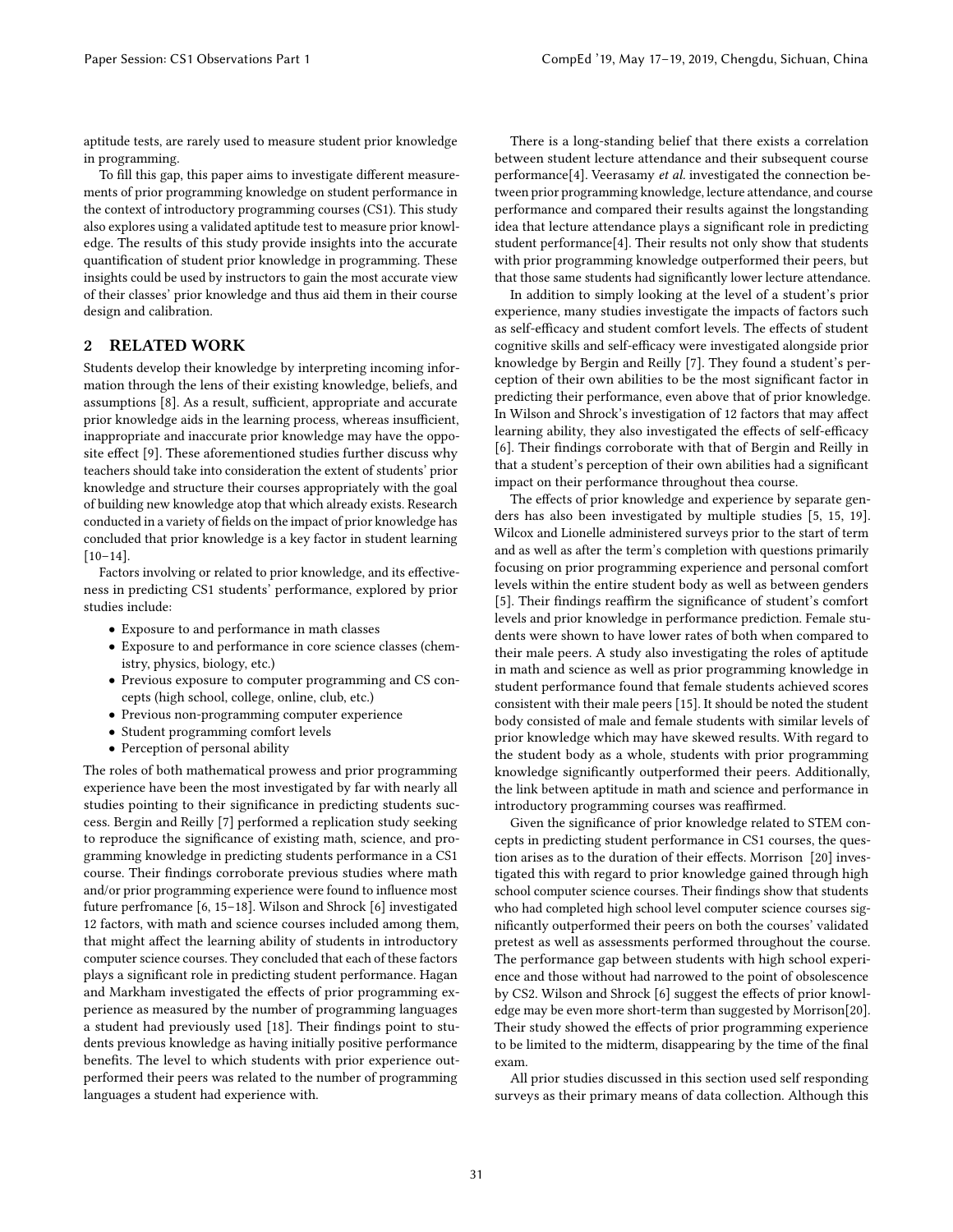means of evaluation is effective for establishing the means by which a student initially came in contact with concepts, as well as a self evaluation of their skills, it does not quantify their current knowledge. This study seeks to add to the literature on this subject by using both a survey and a validated assessment to evaluate a student body and compare their results to their exam performance.

# 3 RESEARCH DESIGN

### 3.1 Participants and Contexts

This study was conducted on a group of students enrolled in a large university in the North American Pacific Northwest. A total of 62 students taking a CS1 over a regular academic term participated in this study. Students were expected to complete a set of programming assignments individually and two comprehensive programming projects collaboratively. In addition, two exams, including one midterm and one final, were administered.

CS1 in this study is being used in consistency with most prior computing education studies conducted in North America, which refers to the first core programming course [\[21,](#page-5-15) [22\]](#page-5-16). At the institution in question, students taking CS1 typically have declared their major intentions as CS, but are not yet in the CS major. Whether a student can be admitted to the CS major is dependent on their performance in CS1 and a set of sequential core courses. Many CS departments also offer a set of elective CS courses aiming at growing student interests in CS, such as "computer science and society" and "computational thinking", which involve little to no learning and teaching of programming. Such courses are referred to as "college-level CS courses prior to CS1" in this study. It is worth noting that college-level CS courses prior to CS1 are not necessarily more advanced than computer science courses being offered in high school.

#### 3.2 Measurements

Both a survey and an aptitude test were given to students at the beginning of the semester to measure their prior knowledge in programming. The survey, composed of seven questions, was adopted from a study done by Wilcox and Lionelle [\[5\]](#page-5-12).

The aptitude test, known as Programming Aptitude Test (PAT), was developed and validated by Tukiainen and Monkkonen [\[23\]](#page-6-1). The PAT evaluates a students grasp of fundamental programming concepts as well as conceptual solution design, but does not involve actual programming. There have been many efforts in developing language-independent assessments of CS1 knowledge in the last decade, such as Foundamental CS1 Assessment (FCS1) and Second CS1 Assessment (SCS1) [\[21,](#page-5-15) [24\]](#page-6-2). However, such instruments were developed to serve the goal of measuring student learning performance after taking CS1, but not prior to taking CS1. To our best knowledge, PAT developed by Tukiainen and Monkkonen [\[23\]](#page-6-1) is the only instrument aiming at student prior knowledge before taking CS1. Different from FCS1 and SCS1 that involve complex programming concepts, PAT measures mainly generic problem solving strategies and capabilities. Given the specific goals of this study, PAT was chosen to measure student prior programming knowledge prior to taking CS1.

In addition, student performance on the midterm and final exams were collected and regarded as their academic performance.

Both midterm and final exams were developed by the instructor. Although neither midterm nor final exam was validated, both of them carefully mapped the tested concepts of FCS1 developed by Tew and Guzdial [\[21\]](#page-5-15) to language-dependent questions.

#### 4 RESULTS

# 4.1 Descriptive Summary

Participants consisted of 71% male and 29% female students ranging in age from 18 to 43 years old (male:  $M = 20.20$ ,  $SD = 3.90$ ; female: M = 19.67, SD = 1.50). Students largely consisted of young adults under the age of 20 with numbers dwindling as age increased. In terms of prior experience, it was found that, of the pool of 17 female students enrolled in the class, 64.7% had no high school CS experience with the remaining 35.3% having had taken one or more classes. As for the college experience, all had taken at least one or more prior CS elective courses (e.g., computational thinking). Male participants showed slightly higher participation in high school CS courses with 44.2% having taken at least one or more. Male students also showed a high level of participation in prior college-level CS courses with 93.0% of male participants having taken one or more.

There were 48 course participants at or under the age of 20 with the remaining 14 falling above that age line. Students at or under the age of 20 tended to have had more experience via high school courses with 47.9% having taken at least one or more compared to only 28.6% of those over 20. Both groups had high levels of participation in college-level computer science courses with 93.8% of those under the age of 21 having completed at least one or more.

#### 4.2 Results of Survey Responses

Linear regression was applied to examine the effects of surveyed factors on student midterm exam performance. As is seen in Table [1,](#page-2-0) the surveyed factors in total accounted for 18.32% of the variance in academic performance. Student completion of high school level computer science courses ( $t = 2.434$ ,  $p < 0.05$ ) as well as amount of time dedicated to self study ( $t = 2.253$ ,  $p < 0.05$ ) were found to be significant factors in the linear model. The completion of college-level computer-science-related courses or a students level of confidence prior to beginning the course were not found statistically significant.

# <span id="page-2-0"></span>Table 1: Linear Regression of Survey Responses on the Midterm Exam

|                                                                               | $R^2$                           | `ad i  | ΔF    |          |          |
|-------------------------------------------------------------------------------|---------------------------------|--------|-------|----------|----------|
| Midterm                                                                       | 0.2636                          | 0.1832 | 3.281 |          |          |
| CS in College                                                                 |                                 |        |       | $-2.932$ | $-1.155$ |
| CS in High school                                                             |                                 |        |       | 5.974*   | 2.434    |
| Self Learning Time                                                            |                                 |        |       | 5.813*   | 2.253    |
| Confidence                                                                    |                                 |        |       | 2.202    | 0.779    |
| Age                                                                           |                                 |        |       | $-3.823$ | $-1.544$ |
| Gender                                                                        |                                 |        |       | 5.443    | 1.021    |
| $+ +$<br>$\ddot{\phantom{1}}$<br>$\sim$ $\sim$ $\sim$<br>$\sim$ $\sim$ $\sim$ | $+ + +$<br>$\sim$ $\sim$ $\sim$ |        |       |          |          |

 $p \le 0.05$ ; \*\*p  $\le 0.01$ ; \*\*\*p  $\le 0.001$ 

When the same factors were applied to a linear model for final exam performance, it was found that the surveyed factors only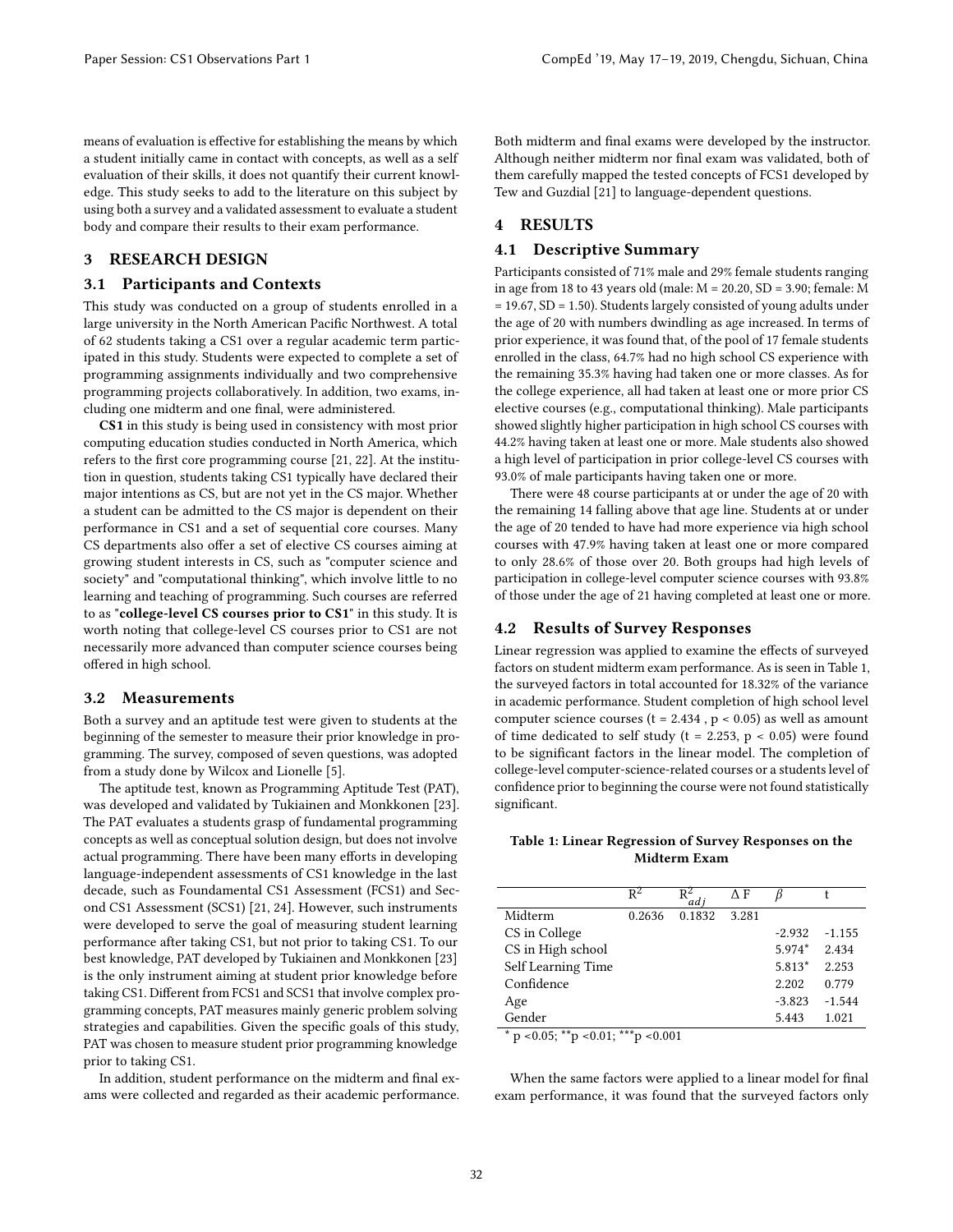explained 8.068% of the observed variance in student performance (Table [2\)](#page-3-0). None of the factors, however, were found to have any significance in predicting the exam's results. In other words, the influences of the surveyed factors became much weaker on student final exam performance than their midterm performance.

<span id="page-3-0"></span>

| Table 2: Linear Regression of Survey Responses on the |
|-------------------------------------------------------|
| <b>Final Exam</b>                                     |

|                    | $R^2$  | ad j    | ΔF    |          |          |
|--------------------|--------|---------|-------|----------|----------|
| Final              | 0.1711 | 0.08068 | 1.892 |          |          |
| CS in College      |        |         |       | $-3.473$ | $-1.172$ |
| CS in High school  |        |         |       | 1.170    | 0.409    |
| Self Learning Time |        |         |       | 5.483    | 1.822    |
| Confidence         |        |         |       | 2.272    | 0.689    |
| Age                |        |         |       | $-5.472$ | $-1.894$ |
| Gender             |        |         |       | 6.302    | 1.014    |
| . .                | .      |         |       |          |          |

 $*$  p <0.05;  $*$  $p$  <0.01;  $*$  $*$  $p$  <0.001

### 4.3 Results of the Programming Aptitude Test

Same as the analysis on student survey responses, linear regression was applied to explore student PAT performance on their midterm and final exam performance. Age and gender were controlled for analysis consistency (Table [3\)](#page-3-1). The results showed that student PAT performance along age and gender explain 22.54% of the variance in midterm performance. Student PAT performance was found to be highly significant in predicting their midterm performance (t = 3.903,  $p < 0.001$ ).

### <span id="page-3-1"></span>Table 3: Linear Regression of PAT Performance on the Midterm Exam

|            | $R^2$  | ad i                                                                                                                                                                                                                                                                                                                                                                                                   | ΔF    |            |          |
|------------|--------|--------------------------------------------------------------------------------------------------------------------------------------------------------------------------------------------------------------------------------------------------------------------------------------------------------------------------------------------------------------------------------------------------------|-------|------------|----------|
| Midterm    | 0.2635 | 0.2254                                                                                                                                                                                                                                                                                                                                                                                                 | 6.918 |            |          |
| <b>PAT</b> |        |                                                                                                                                                                                                                                                                                                                                                                                                        |       | $9.091***$ | 3.903    |
| Age        |        |                                                                                                                                                                                                                                                                                                                                                                                                        |       | $-5.326*$  | $-2.308$ |
| Gender     |        |                                                                                                                                                                                                                                                                                                                                                                                                        |       | $-1.487$   | 0.291    |
|            |        | * $0.07 \times 10^{-14} \times 10^{-14} \times 10^{-14} \times 10^{-14} \times 10^{-14} \times 10^{-14} \times 10^{-14} \times 10^{-14} \times 10^{-14} \times 10^{-14} \times 10^{-14} \times 10^{-14} \times 10^{-14} \times 10^{-14} \times 10^{-14} \times 10^{-14} \times 10^{-14} \times 10^{-14} \times 10^{-14} \times 10^{-14} \times 10^{-14} \times 10^{-14} \times 10^{-14} \times 10^{-1$ |       |            |          |

 $p$  < 0.05; \*\*p < 0.01; \*\*\*p < 0.001

When the same factors were tied to final exam results (Table [4\)](#page-3-2) the model was found to explain 18.49% of the variance in performance. Student PAT performance was once again found to be a highly significant predictor of their final exam performance  $(t =$ 3.317, p < 0.01). Different from the surveyed factors, the predictive power of student PAT performance was found consistently strong on both their midterm and final exam performance.

<span id="page-3-2"></span>

| Table 4: Linear Regression of PAT Performance on the |                   |  |  |
|------------------------------------------------------|-------------------|--|--|
|                                                      | <b>Final Exam</b> |  |  |

|            | $\mathsf{R}^2$ | `ad i  | ΛF    |                      |       |
|------------|----------------|--------|-------|----------------------|-------|
| Final      | 0.225          | 0.1849 | 5.612 |                      |       |
| <b>PAT</b> |                |        |       | $8.7147**$ 3.317     |       |
| Age        |                |        |       | $-5.9625^*$ $-2.290$ |       |
| Gender     |                |        |       | 0.6099               | 0.106 |

 $*$  p <0.05;  $*$  $*$ p <0.01;  $*$  $*$  $*$ p <0.001

### 4.4 Correlation Analysis

Given the significant differences in predictive power between survey factors and PAT performance on student learning, correlational analysis among survey factors and PAT performance was further conducted (Table 5).

Surprisingly, the correlations between PAT performance and any other survey factor is below 0.2, and none of them were found to be significant. In other words, taking CS courses (prior to CS1) in high school or college does not necessarily have a positive effects on the mastery of programming-language-independent problem solving. In contrast, confidence was found significantly correlated with both taking CS courses prior to CS1 in college  $(r = 0.353, p$  $<$  0.01) and self-learning time (r = 0.361, p  $<$  0.01). In other words, taking CS courses prior to CS1 and self-study may boost student confidence in successful completion of CS1.

Table 5: Pearson Correlations Between Survey Factors and PAT Performance

|                    | CSC       | CSH.     | Confid     | <b>SLT</b> | <b>PAT</b> |
|--------------------|-----------|----------|------------|------------|------------|
| CS in College      |           |          |            |            |            |
| CS in High school  | 0.0190    |          |            |            |            |
| Confidence         | $0.353**$ | $-0.111$ |            |            |            |
| Self Learning Time | 0.0910    | 0.0698   | $0.3607**$ |            |            |
| <b>PAT</b>         | $-0.0897$ | 0.0522   | $-0.0393$  | 0.1130     |            |

CSC: CS in College, CSH: CS in High school, Confid: Confidence, SLT: Self Learning Time

# 5 DISCUSSION

#### 5.1 Consistency of Findings

Surveys, as the conventional measurement approach of student prior knowledge, have been used widely in prior studies. Overall, these studies [\[5,](#page-5-12) [15,](#page-5-9) [20\]](#page-5-14) have found that student prior knowledge in programming significantly influences their performance. However, the significance of these influences became smaller over time, whether it is over the course of one semester or across two different entry-level courses.

Such findings were consistent with those of the survey results of this study. It was found that the number of computer science courses taken at high school and self-learning time had significant influences on student midterm exam performance, but the effects were no longer detectable for their final exam performance. Although the findings on the gradually weakened effects of student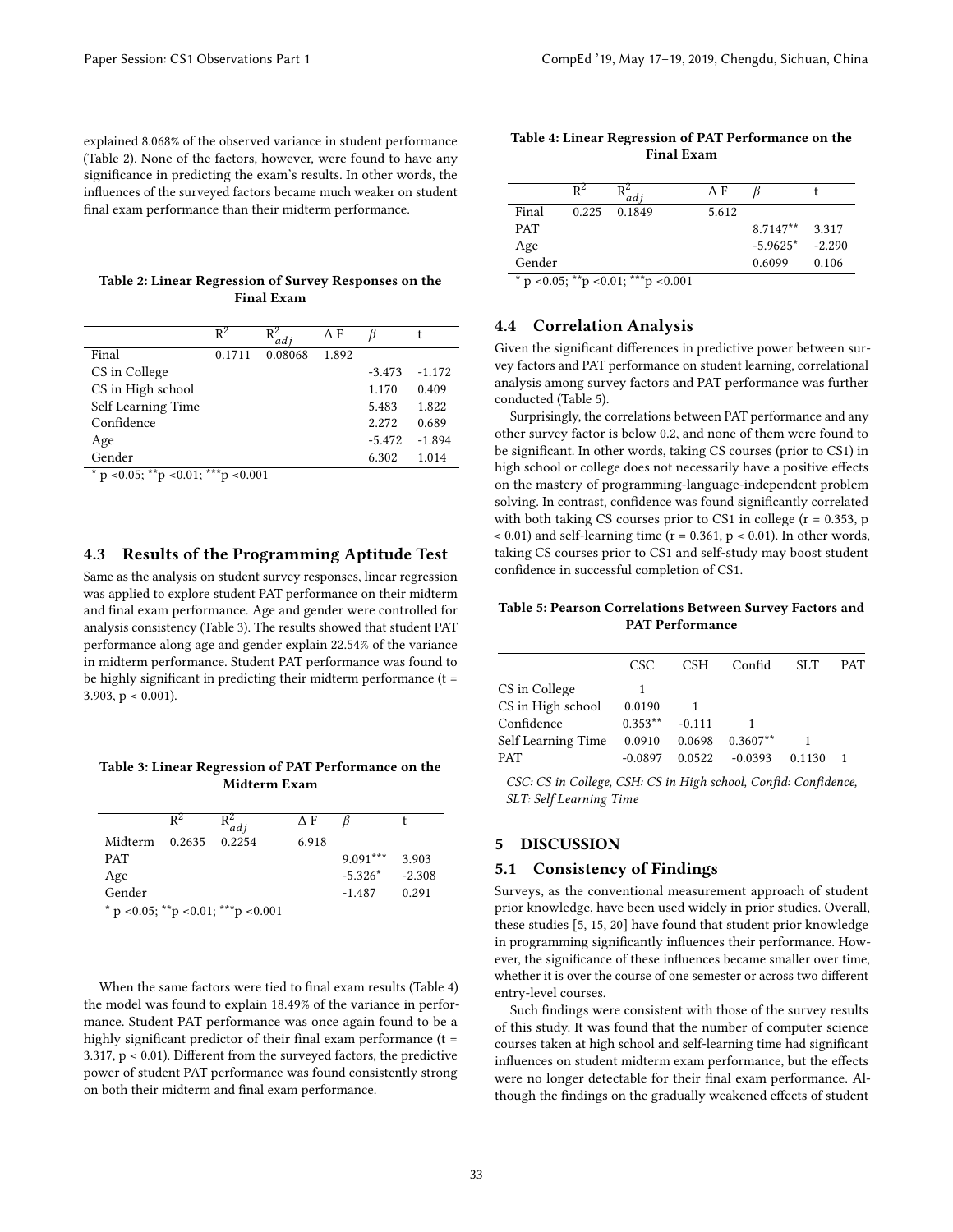prior knowledge were consistent with that of prior studies, it is worth noting that such factors had limited power in predicting student academic performance. If survey results are to be trusted and used as guidance for course design, instructors can rest assured that given some time every student will catch up and perform equally well. However, considering the low predictive power of the survey factors, the conclusion that students with all levels of prior knowledge can perform equally well might not be so easily reached.

### 5.2 Which Measurement Approach is Better?

The second research focus of this study was to compare the results of both surveys and aptitude tests. As opposed to surveyed factors, student PAT performance was found to be the most significant influencing factor in midterm and final exam performance.

The significance of these results could indicate the PAT as being a more accurate measurement of student prior knowledge in programming when compared to survey. A fundamental source of error existing within the survey collection method is the ambiguity held within its answers. For instance, in the question of self-study time, there exists no objectively quantifiable amount of time that would constitute "a lot". Even the question of prior courses is open to ambiguity as it fails to consider two important factors, course content and student performance in the course. The validated aptitude test eliminates such errors by providing students with a range of question on fundamental programming concepts, all with objectively correct or incorrect answers, and grading their performance.

The correlation analysis seems to corroborate that PAT is a more accurate measurement of student prior knowledge in programming. Taking CS courses prior to CS1 in college has low correlation with student PAT performance but high correlation with confidence in successfully completing CS1. One possible explanation for this finding is that taking courses such as computing and society or computational thinking can help boost student overall confidence in CS, but does not necessarily help improve their problem-solving capabilities in programming. The variations and lack of consistency of such courses may further contribute to such a result.

Though the PAT proved to be a superior predictor of performance it lacks the indications of where students acquired prior knowledge that surveys provide. The combined use of the PAT and survey results as a means of prior knowledge evaluation produces a more complete picture of the various factors that influence expected performance. The collection of such data affords instructors a better idea of their class's overall prior knowledge and therefore their expected performance. This information can then be used to better calibrate course content/structure to the given student bodies expected capabilities.

# 6 LIMITATIONS AND FURTHER DIRECTIONS

A few limitations may hinder the generalizability of this study. First, this study was conducted on a sample of 62 students at a single institution. The findings may be different if multiple classes taught by different instructors from different institutions are involved. Future studies may consider replication at a larger scale. Second, the adopted validated test, Programming Aptitude Test,

was developed and validated in 2002 [\[23\]](#page-6-1). Considering the curriculum development in computer science in the last two decades, the results of this test may not provide an accurate portrayal of student capabilities today. Future studies may investigate the necessity of developing a new instrument to accurately measure student prior knowledge in programming. Furthermore, this study did not investigate the influences of student prior programming knowledge in their long-term performance (e.g., performance in sequential programming courses). To provide a complete picture of the impacts of student prior programming knowledge on their achievement, the understanding of both its short-term and long-term impacts are both necessary. Longitudinal studies adopting both surveys and validated tests may serve this purpose in the future.

# 7 CONCLUSIONS

Although the effects of prior knowledge have been examined in a variety of fields, most such studies opted to use self-reported surveys as the only measurement approach. The survey can indeed shed light as to whether or not a student has been previously exposed to related topics, but may not accurately measure the amount of knowledge a student has retained. This is especially true given that great variance exists in terms of what students may have previously learned, as happens to be the case with introductory programming courses. This study seeks to bridge this gap by comparing two measurements of student prior programming knowledge, including both surveys and aptitude tests. Although prior findings through surveys were consistent with those in this study, we detected a significant difference between the survey responses and aptitude test results. Survey results show the effects of previous experience, specifically that gained from high school, to have an impact only on midterm performance. Aptitude test performance, however, was shown to have significant impacts on both the midterm and final. Given the importance of student prior knowledge in course design and delivery, more studies exploring its role should be conducted using a standardized test as a means of evaluation.

### 8 APPENDIX

# A PROGRAMMING APTITUDE TEST

Question 1:

The company has information of their employers in three different lists. You have acquired all three lists, which all have little bit different information depending in the purpose of the list. The lists have following information of the employees:

- List 1: the number, the name, the occupation and the department (List 1 is ordered by the number of employee to ascending order)
- List 2: the name, the number, the address, the phone number, and the SSN (List 2 is organized to alphabetic order by the name)
- List 3: the number, the SSN, salary and some secret information (List 3 is ordered by the number to ascending order)

Your job is to make a report of those employees whose salary is greater than \$2,000. The report has to display the name, the address, the department and the salary of the employees. Describe how you would solve the problem.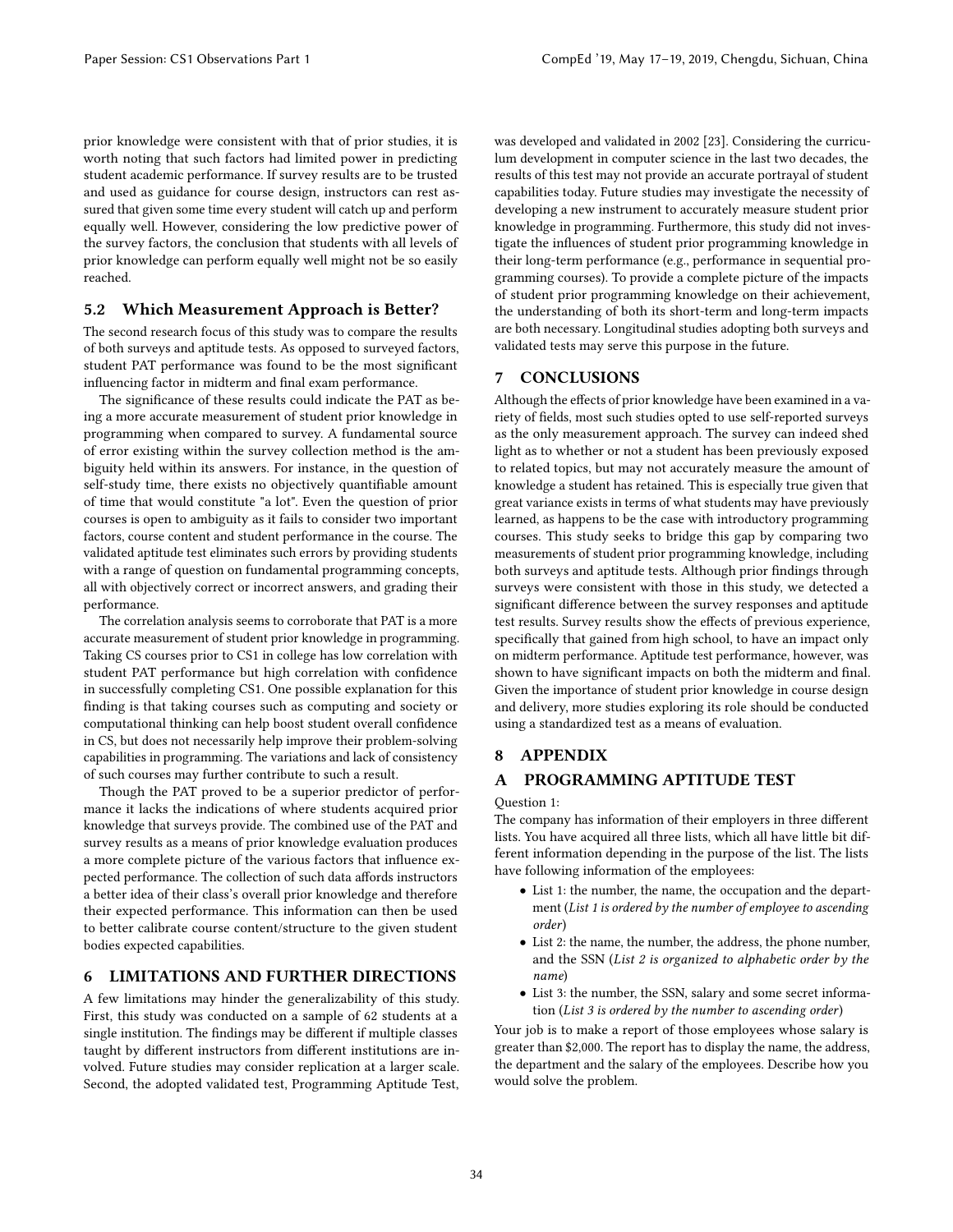### Question 2:

Let i and j be both integers between 0 and 10 (inclusive). List all values of i and j, that make the expression to be always true:

- $(i>=1)$  and  $(i<=5)$
- The expression is true when i has values:
- $(j>=7)$  or  $(j<=3)$ The expression is true when j has values:

# Question 3:

Try to determine the general form of the series by the given series of words, and write a word sequence, that is next on the series.

- bce , bbcde , bbbcdde , ...
- bcace , bcacacace , bcacacacacace , ...
- abcccdd , abbccccdd , abbbcccccdd ...

### Question 4:

Your job is to sum up 50 numbers and at the end report the sum and the count of numbers that were positive numbers (>0). Describe how you would solve the problem or write in a pseudo-code.

# B SURVEY

Question 1:

Did you take computer science related courses in college?

- I took one CS related course in college
- I took more than one CS related courses in college
- Never

### Question 2:

Did you take computer science courses in high school?

- I took one CS course at high school
- I took more than one CS courses at high school
- Never

### Question 3:

How much time did you spend on self-learning & teaching of programming outside of school?

- A lot of time
- Some time
- Little time

### Question 4:

How would you like to describe yourself in terms of programming?

- Have a lot of experience in programming
- Have some experience in programming
- Have very limited experience in programming

## Question 5:

How confident are you in your ability of programming?

- Very confident
- Somewhat confident
- Not confident at all

# Question 6:

- What is your gender?
	- Male
- Female
- Other

Question 7:

What is your age?

# REFERENCES

- <span id="page-5-0"></span>[1] Google Inc. & Gallup Inc. Trends in the state of computer science in u.s. k-12 schools. 2016. URL [http://goo.gl/j291E0.](http://goo.gl/j291E0)
- <span id="page-5-1"></span>[2] André Schäfer and Rainer Brück. Teaching strategies for undergraduate laboratories with students having heterogeneous prior knowledge. In Global Engineering Education Conference (EDUCON), 2013 IEEE, pages 112–117. IEEE, 2013.
- <span id="page-5-2"></span>[3] Anya Tafliovich, Jennifer Campbell, and Andrew Petersen. A student perspective on prior experience in cs1. In Proceeding of the 44th ACM Technical Symposium on Computer Science Education, SIGCSE '13, pages 239–244, New York, NY, USA, 2013. ACM.
- <span id="page-5-11"></span>[4] Ashok Kumar Veerasamy, Daryl D'Souza, Rolf Lindén, and Mikko-Jussi Laakso. The impact of prior programming knowledge on lecture attendance and final exam. Journal of Educational Computing Research, 56(2):226–253, 2018.
- <span id="page-5-12"></span>[5] Chris Wilcox and Albert Lionelle. Quantifying the benefits of prior programming experience in an introductory computer science course. In Proceedings of the 49th ACM Technical Symposium on Computer Science Education, SIGCSE '18, pages 80–85, New York, NY, USA, 2018. ACM.
- <span id="page-5-3"></span>[6] Brenda Cantwell Wilson and Sharon Shrock. Contributing to success in an introductory computer science course: A study of twelve factors. In Proceedings of the Thirty-second SIGCSE Technical Symposium on Computer Science Education, SIGCSE '01, pages 184–188, New York, NY, USA, 2001. ACM. ISBN 1-58113-329-4. doi: 10.1145/364447.364581. URL [http://doi.acm.org/10.1145/364447.364581.](http://doi.acm.org/10.1145/364447.364581)
- <span id="page-5-4"></span>[7] Susan Bergin and Ronan Reilly. Programming: Factors that influence success. ACM Sigcse Bulletin, 37:411–415, 01 2005. doi: 10.1145/1047124.1047480.
- <span id="page-5-5"></span>[8] James V Wertsch and C Addison Stone. The concept of internalization in vygotsky's account of the genesis of higher mental functions. Lev Vygotsky: Critical assessments, 1:363–380, 1999.
- <span id="page-5-6"></span>[9] Marie K. Norman, Marsha C. Lovett, Michael W. Bridges, Michele di Pietro, Susan A. Ambrose, and Richard E. Mayer. How Learning Works: Seven Research-Based Principles for Smart Teaching. Jossey-Bass, 2010.
- <span id="page-5-7"></span>[10] Jeffrey Alan Greene, Lara-Jeane Costa, Jane Robertson, Yi Pan, and Victor M. Deekens. Exploring relations among college studentsâĂŹ prior knowledge, implicit theories of intelligence, and self-regulated learning in a hypermedia environment. Computers & Education, 55(3):1027 – 1043, 2010.
- [11] Gregor Kennedy, Carleton Coffrin, Paula de Barba, and Linda Corrin. Predicting success: How learners' prior knowledge, skills and activities predict mooc performance. In Proceedings of the Fifth International Conference on Learning Analytics And Knowledge, LAK '15, pages 136–140, New York, NY, USA, 2015. ACM.
- [12] R. M. Rias and W. K. Yusof. Animation and prior knowledge in a multimedia application: A case study on undergraduate computer science students in learning. In 2012 Second International Conference on Digital Information and Communication Technology and it's Applications (DICTAP), pages 447–452, 2012.
- [13] Stergios Tegos and Stavros Demetriadis. Conversational agents improve peer learning through building on prior knowledge. Journal of Educational Technology & Society, 20(1):99–111, 2017.
- <span id="page-5-8"></span>[14] Belle Selene Xia and Elia LiitiÃďinen. Student performance in computing education: an empirical analysis of online learning in programming education environments. 42:1–13, 11 2016.
- <span id="page-5-9"></span>[15] Pat Byrne and Gerry Lyons. The effect of student attributes on success in programming. SIGCSE Bull., 33(3):49–52, June 2001.
- [16] R. R. Leeper and J. L. Silver. Predicting success in a first programming course. SIGCSE Bull., 14(1):147–150, February 1982.
- [17] Laurie Honour Werth. Predicting student performance in a beginning computer science class. pages 138–143, 1986.
- <span id="page-5-10"></span>[18] Dianne Hagan and Selby Markham. Does it help to have some programming experience before beginning a computing degree program? SIGCSE Bull., 32(3): 25–28, July 2000.
- <span id="page-5-13"></span>[19] University of Kent. Computer programming aptitude test. [https://www.kent.ac.](https://www.kent.ac.uk/ces/tests/computer-test.html) [uk/ces/tests/computer-test.html,](https://www.kent.ac.uk/ces/tests/computer-test.html) 2018.
- <span id="page-5-14"></span>[20] Briana B. Morrison, Adrienne Decker, and Lauren E. Margulieux. Learning loops: A replication study illuminates impact of hs courses. In Proceedings of the 2016 ACM Conference on International Computing Education Research, ICER<sup>5</sup>16, pages 221–230, New York, NY, USA, 2016. ACM.
- <span id="page-5-15"></span>[21] Allison Elliott Tew and Mark Guzdial. The fcs1: a language independent assessment of cs1 knowledge. In Proceedings of the 42nd ACM technical symposium on Computer science education, pages 111–116. ACM, 2011.
- <span id="page-5-16"></span>[22] Cynthia Taylor, Daniel Zingaro, Leo Porter, Kevin C Webb, Cynthia Bailey Lee, and Mike Clancy. Computer science concept inventories: past and future. Computer Science Education, 24(4):253–276, 2014.